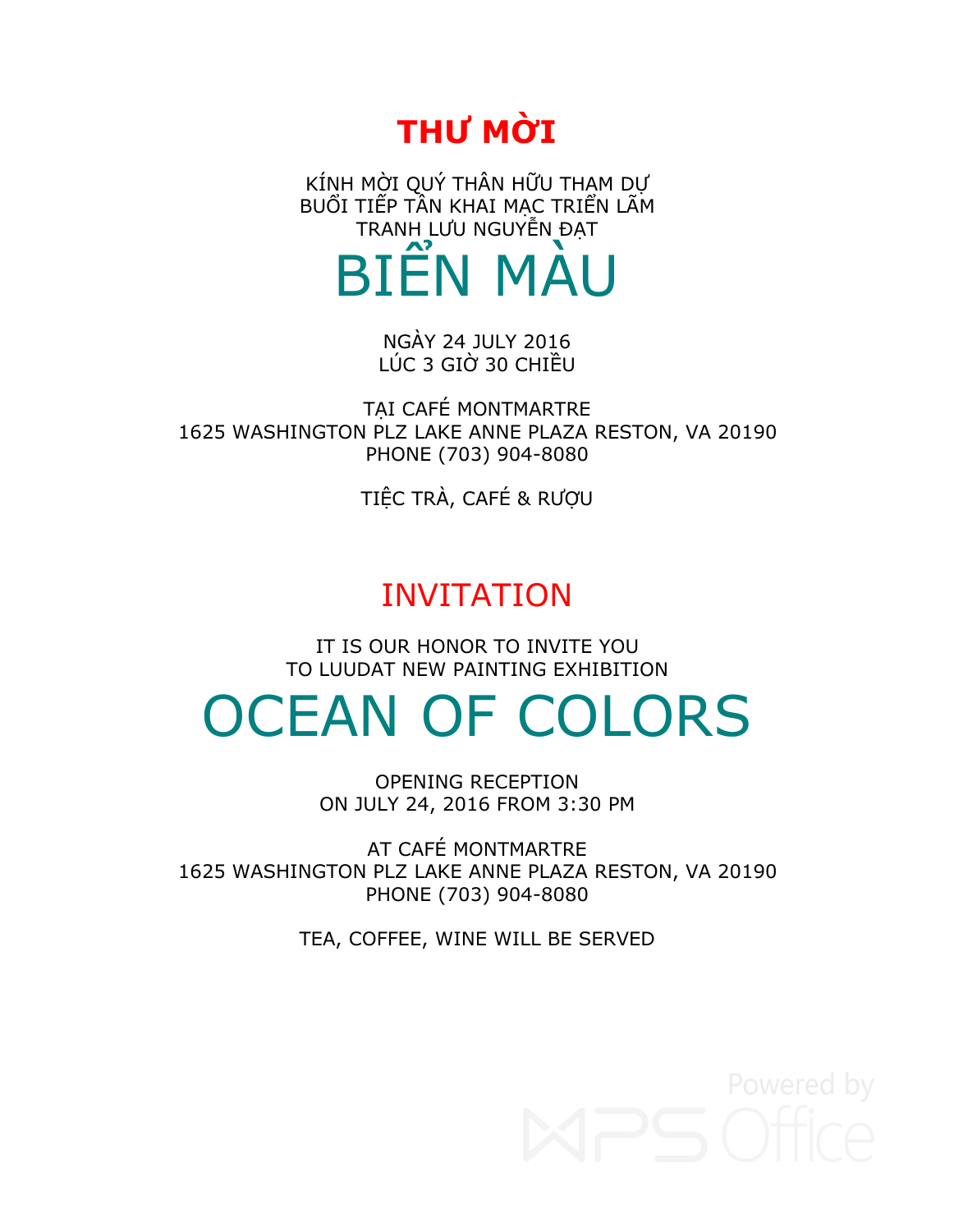

# **OCEAN OF COLORS** LUUDAT **NEW PAINTINGS**

**CAFÉ MONTMARTRE LAKE ANNE, RESTON VA JULY-NOVEMBER 2016**